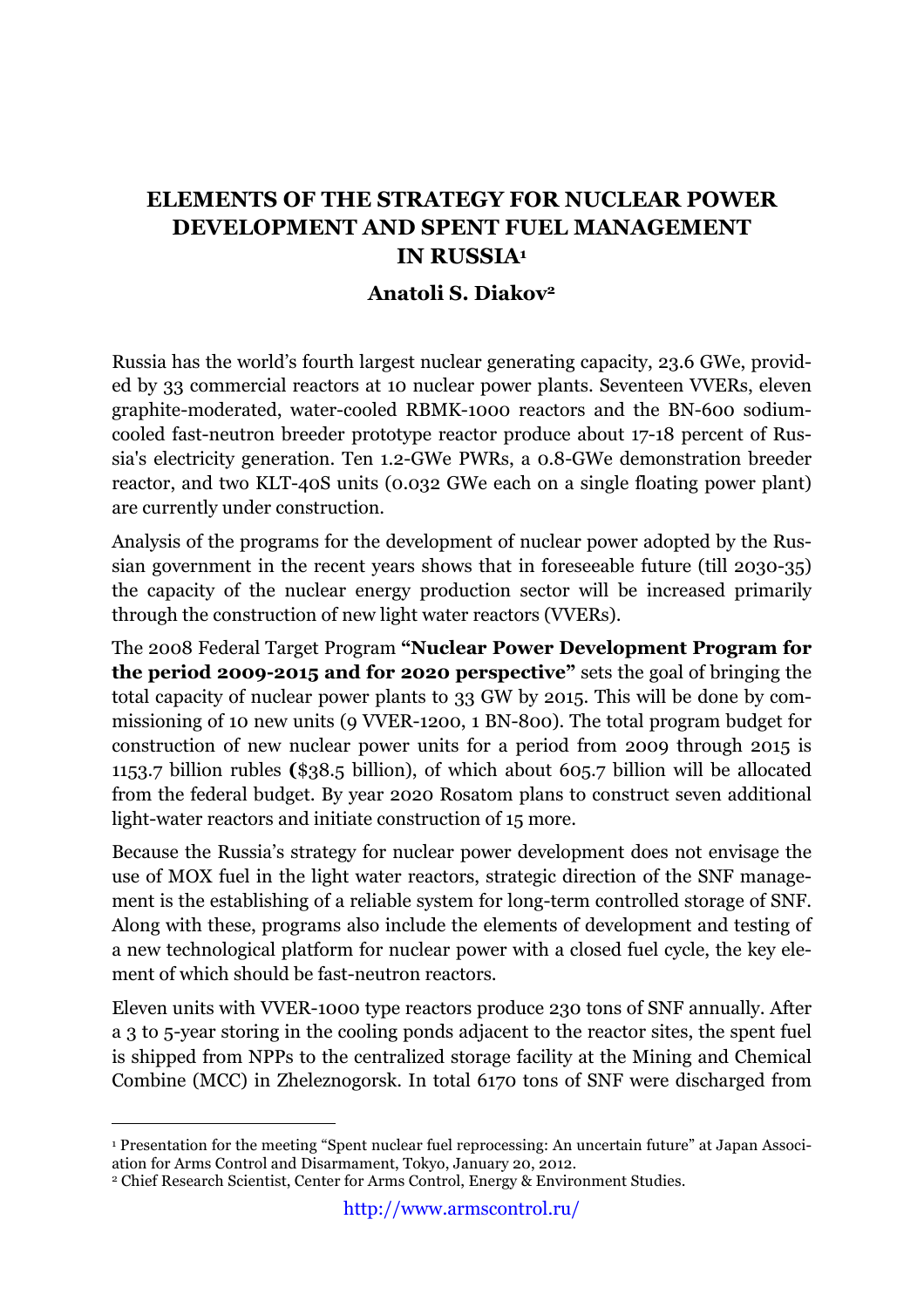VVER-1000 reactors by year 2012, and about of 5000 tons of this fuel is currently stored at the MCC wet storage facility.

Six VVER-440 units produce 87 tons of SNF annually. After storing in the pond at the reactor's site for 3 to 5 years, the WWER-440 SNF is shipped to RT-1 at Production Association "Mayak" in Ozersk for reprocessing.

Eleven RBMK-1000 type reactors annually produce 550 tons of SNF. The SNF is stored under water in at-reactor pools and separate SNF storage facilities. Today, about 13,120 tons of this fuel is stored on NPP sites. The pools at the RBMK nuclear power plants are pretty close to their capacity.

The BN-600 reactor produces 6.2 tons of SNF annually, which, after storing at the reactor's site during three years is sent to RT-1 for reprocessing.

All spent fuel of Bilibino NPP (about of 140 tons) with four EGP-6 reactors (watergraphite heterogeneous channel-type reactor) is stored on-site.

Two facilities under the Federal Atomic Energy Agency Rosatom are involved in activities associated with spent nuclear fuel – the Mayak Production Association (RT-1) reprocessing plant at Ozersk and the Mining-Chemical Combine (MCC) central spent fuel storage pool at Zheleznogorsk. The RT-1 plant's design capacity is 400 metric tons per year, but during past decade the plant has reprocessing annually no more than 100 metric tons of spent fuel of various types. The original design capacity of the MCC storage pool was 13,416 fuel assemblies from VVER-1000 reactors (6,000 metric tons).

The Federal Target Program (FTP) **"Nuclear and Radiation Safety for year 2008 until 2015"**, adopted by the government in 2007, is dedicated mainly to the creation of infrastructure for the management of spent nuclear fuel. Their total budget is 145.3 billion rubles, including 131.2 billion rubles from federal sources. Among of the program's priorities are:

- reconstruction of the "wet" and the construction of a new "dry" storage facilities for spent nuclear fuel with capacity 38 thousand tons at MCC in Zheleznogorsk (Krasnoyarsk region);
- construction of a pilot spent fuel reprocessing plant at MCC (known as Pilot Demonstration Center or ODC);
- creation of a site for high-level waste disposal in Nizhnekansky array (Krasnoyarsk region).

To date the reconstruction of the "wet" storage facility at MCC is completed, and its capacity has been increased from 6,000 to 8,400 tons of VVER-1000 spent nuclear fuel as a result of the installation of higher density storage racks and an increase in the area of the pond.

The construction of dry spent fuel storage facility at the MCC was initiated in the year of 2003, using some of the buildings of the incomplete RT-2 reprocessing plant. Its design capacity is 37,785 metric tons, with 26,510 tons for RBMK-1000 fuel and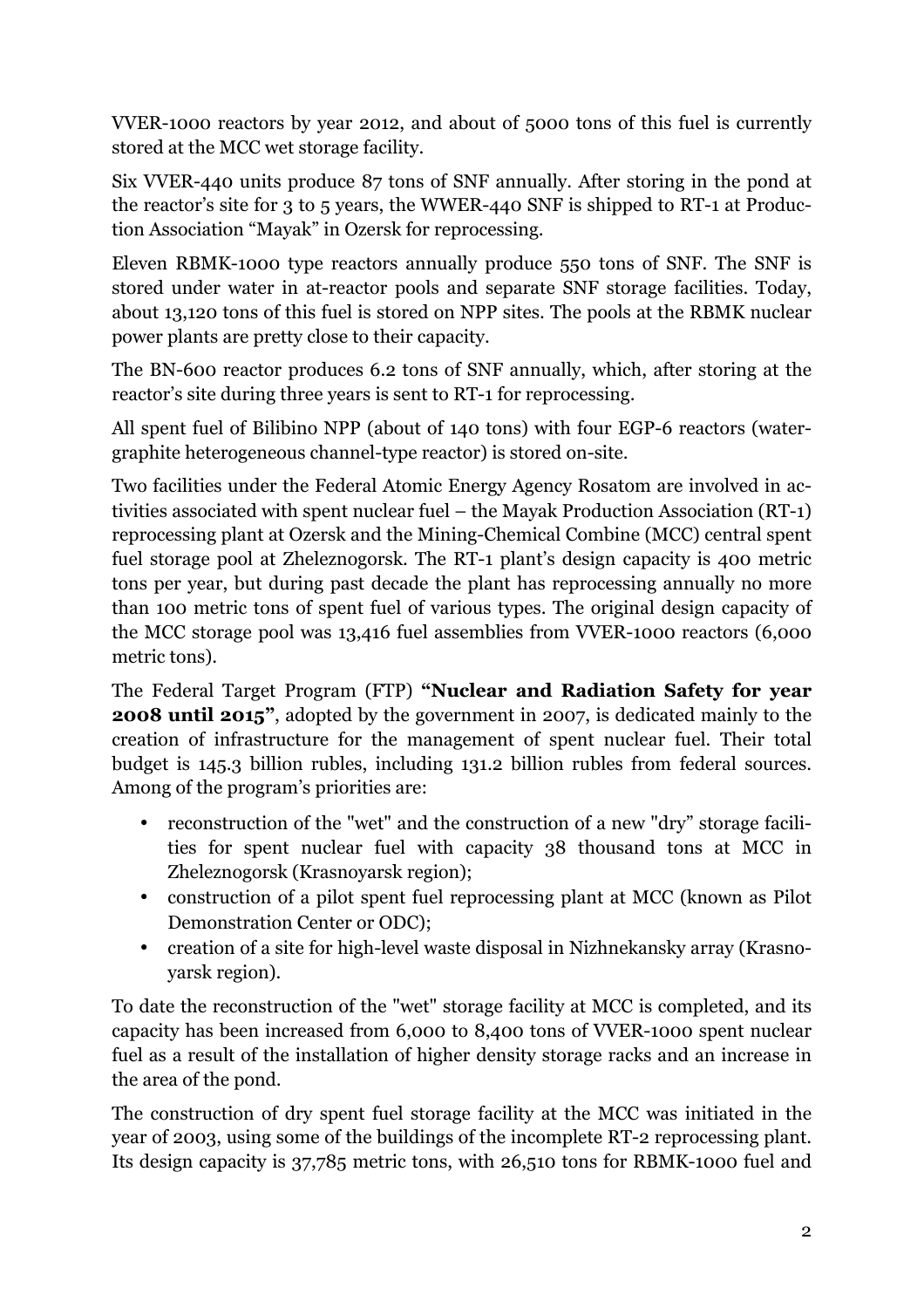11,275 tons for VVER-1000 spent fuel. Construction of the first set of dry storage facility with capacity of 8100 tons for the RBMK spent fuel is completed in the end of 2011, and it is expected that the first shipments of the spent fuel from the Leningrad NPP will be delivered for storage during the first quarter of 2012.

Rosatom views reprocessing as an essential element of its nuclear fuel cycle strategy. Although in the near-term (until 2030-35) nuclear power in Russia will be based primarily on the use of light-water reactors (VVERs), in the longer-term Russia's nuclear industry believes that future nuclear power will be based on fast neutron plutonium-breeder reactors operating on a closed fuel cycle. Following this vision, Rosatom has developed a strategy based on the construction of a new spent fuel reprocessing plant to become operational around 2035 and then the large-scale construction of breeder reactors.

The ODC is designed for development, testing, and demonstration of advanced spent fuel reprocessing technologies for closed fuel cycle, including technologies for reprocessing of SNF of fast reactors. It is considering as prototype of third generation SNF recycling facility. The technology should satisfy such requirements as waste minimization, and to be economically competitive and proliferation resistant. It is assumed that experience accumulated at the ODC will be used in large-scale plant RT-2, which is scheduled to be commissioned by 2030-2035. The ODC reprocessing design capacity is 100 tons of spent fuel per year, but the possibility of increasing the capacity up to 250 tons of spent nuclear fuel a year might be possible. The project cost is estimated at 8.4 billion rubles. It is planned that the ODC will be launched in 2015.

The FTP **"Nuclear Energy Technologies of the new Generation for the period 2010-2015 and until 2020"**, adopted by the Russian government in January 2010. The program is focused on the development of prototypes of competitive and safe commercial fast-neutron-reactor with closed fuel cycle in order to demonstrate the acceptability of their performance for large-scale implementation. The total budget for this FTP is 128 billion rubles ( $\approx$ \$4.2 B) of which 110.4 billion rubles (\$3.6 B) will come from the federal budget.

The first phase of this program (2010-2014) is aimed at solving several problems. One is the construction and commissioning of complex for the production of uranium-plutonium oxide fuel for fast reactors. 1.157 billion rubles are allocated for construction of the plant manufacturing MOX fuel for BN-800 fast-neutron reactor at MCC. The plant is expected to produce pellet MOX fuel in the form of fuel assemblies. A capacity of the complex for the production of MOX fuel pellets will be 14 tons per year. Rosatom plans to put this plant in operation before commissioning of BN-800 reactor, which is scheduled for year 2014.

Another objective of this phase is the development of new technical projects of fast reactors with lead (BREST-300), lead-bismuth (SVBR-100) and sodium coolants, as well as multi-purpose fast-neutron research reactor (MBIR). The demo lead-bismuth fast-neutron reactor SVBR-100 is being currently developed by OKB "Gidropress", under scientific supervision of the Institute of Physics and Power Engineering (IPPE)